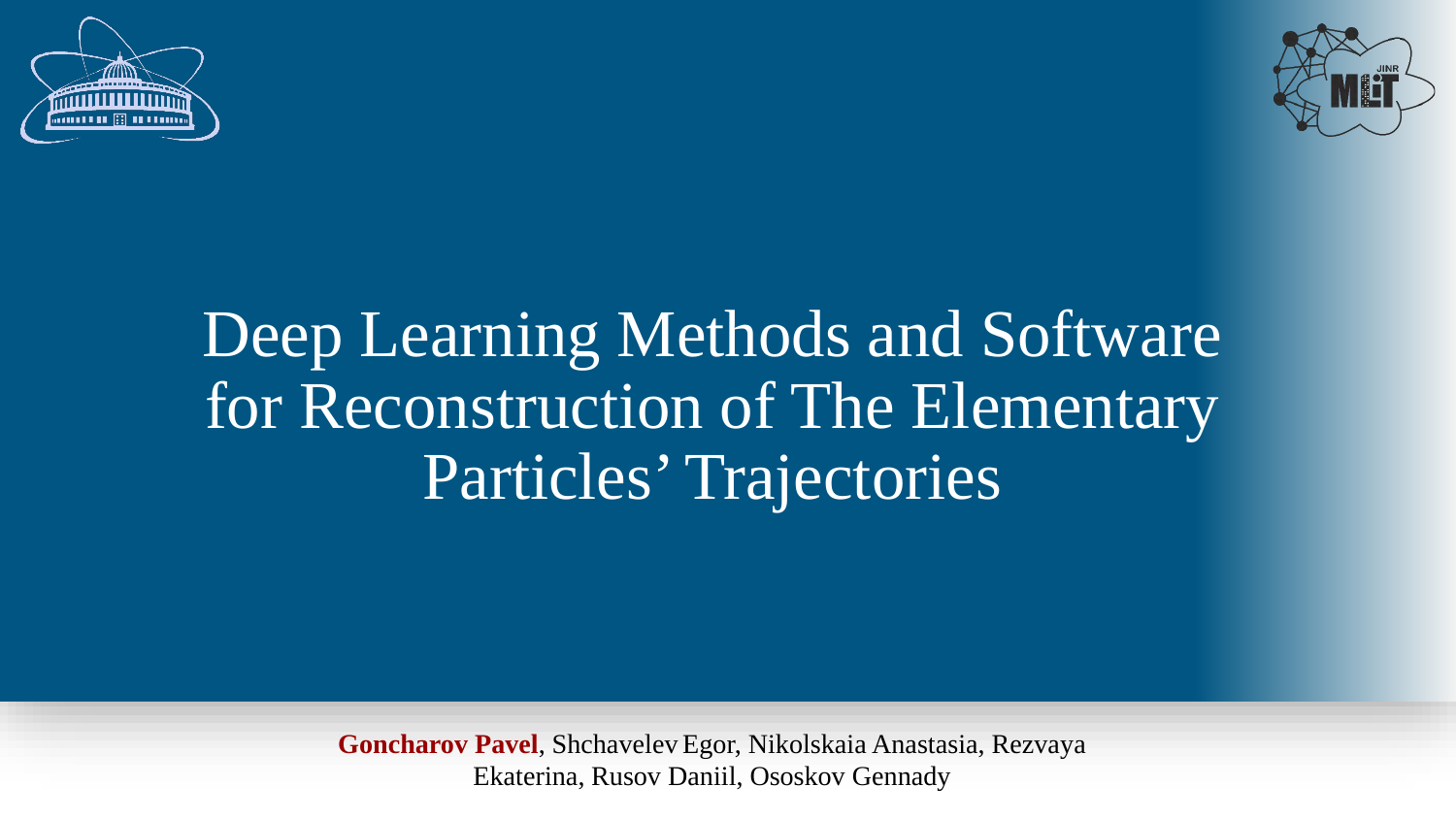# **Deep neural networks to face the tracking crisis challenge**



#### **Motivation**

- **Particle track reconstruction in dense environments such** as the Run-4 detectors of the High Luminosity Large Hadron Collider (HL-LHC) and of MPD NICA is a **challenging pattern recognition problem**.
- Current algorithms for tracking are highly performant physics-wise and scale badly computation-wise

Machine learning algorithms bring a lot of potential to the tracking problem, thanks to

- their capability to model complex non-linear data dependencies,
- learn effective representations of high-dimensional data through training
- parallelize easily on high-throughput architectures such as GPUs









# **Reconstructed event**

2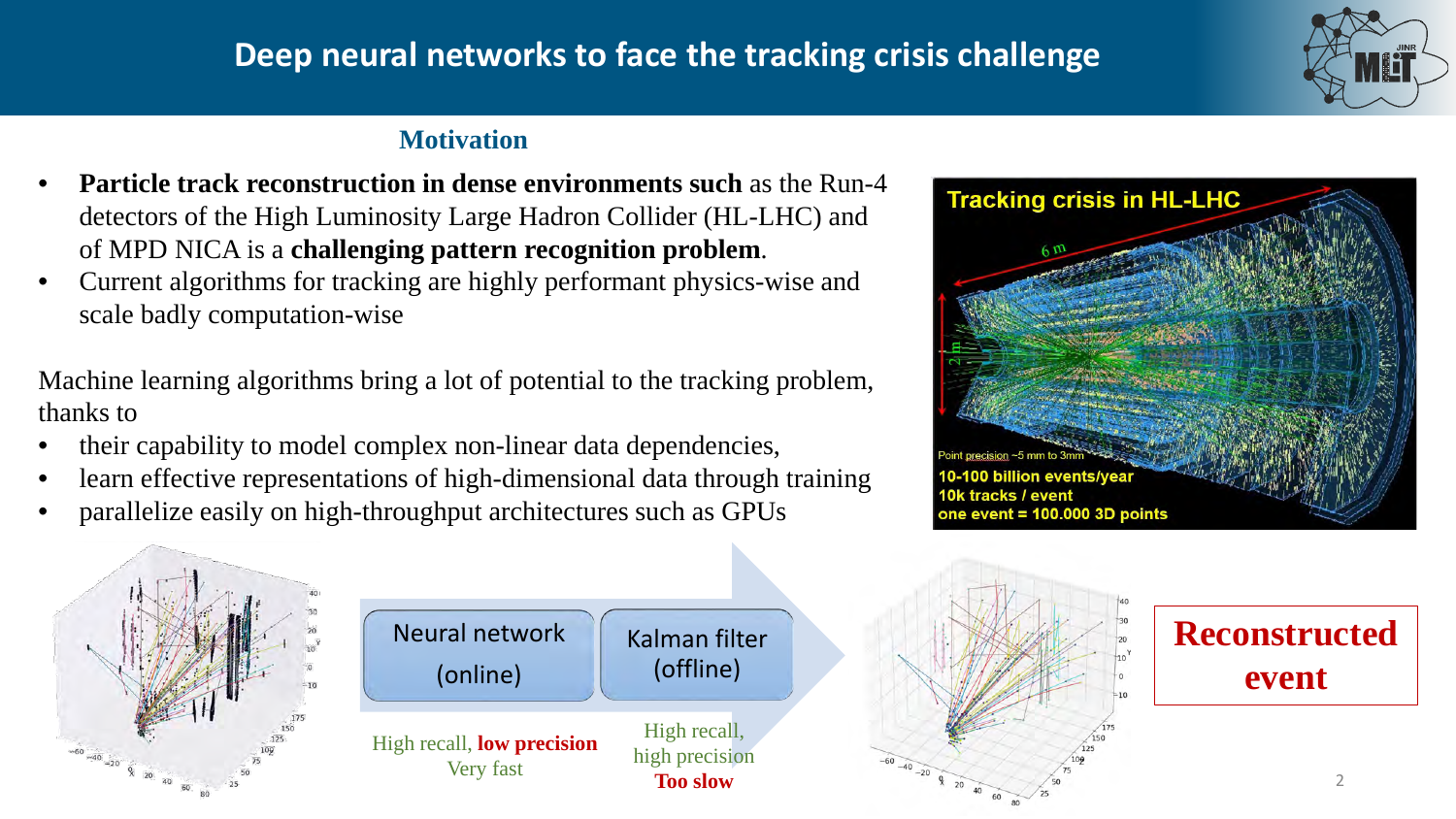# **TrackNETv3 and RDGraphNet models for track reconstruction**



**TrackNETv3:** a local approach that can be treated as **Kalman Filter "analogue"** powered by neural networks



**RDGraphNet:** a global approach, works with **event as a graph**. Hits are nodes and they are fully-connected between adjacent stations. The goal of the network is to **predict which edges are**



|                    | <b>BESIII Inner Tracker</b> |                   |                      | <b>BM@N RUN6</b>         |                          | <b>BM@N RUN7</b>           |
|--------------------|-----------------------------|-------------------|----------------------|--------------------------|--------------------------|----------------------------|
|                    | <b>TrackNETv3</b>           | <b>RDGraphNet</b> | <b>Kalman filter</b> | <b>TrackNETv2</b>        | <b>RDGraphNet</b>        | <b>TrackNETv3 (no clf)</b> |
| Efficiency         | 0.9475                      | 0.9548            | 0.9223               | 0.9593                   | 0.87                     | 0.9830                     |
| Ghost rate         | 0.2406                      | 0.2596            | 0.0477               | $\overline{\phantom{a}}$ | $\overline{\phantom{a}}$ | 0.9791                     |
| Speed (events/sec) | 74.17 (GPU)                 | 283.70 (GPU)      | 0.2382 (CPU)         |                          |                          | $0.4545$ (CPU)             |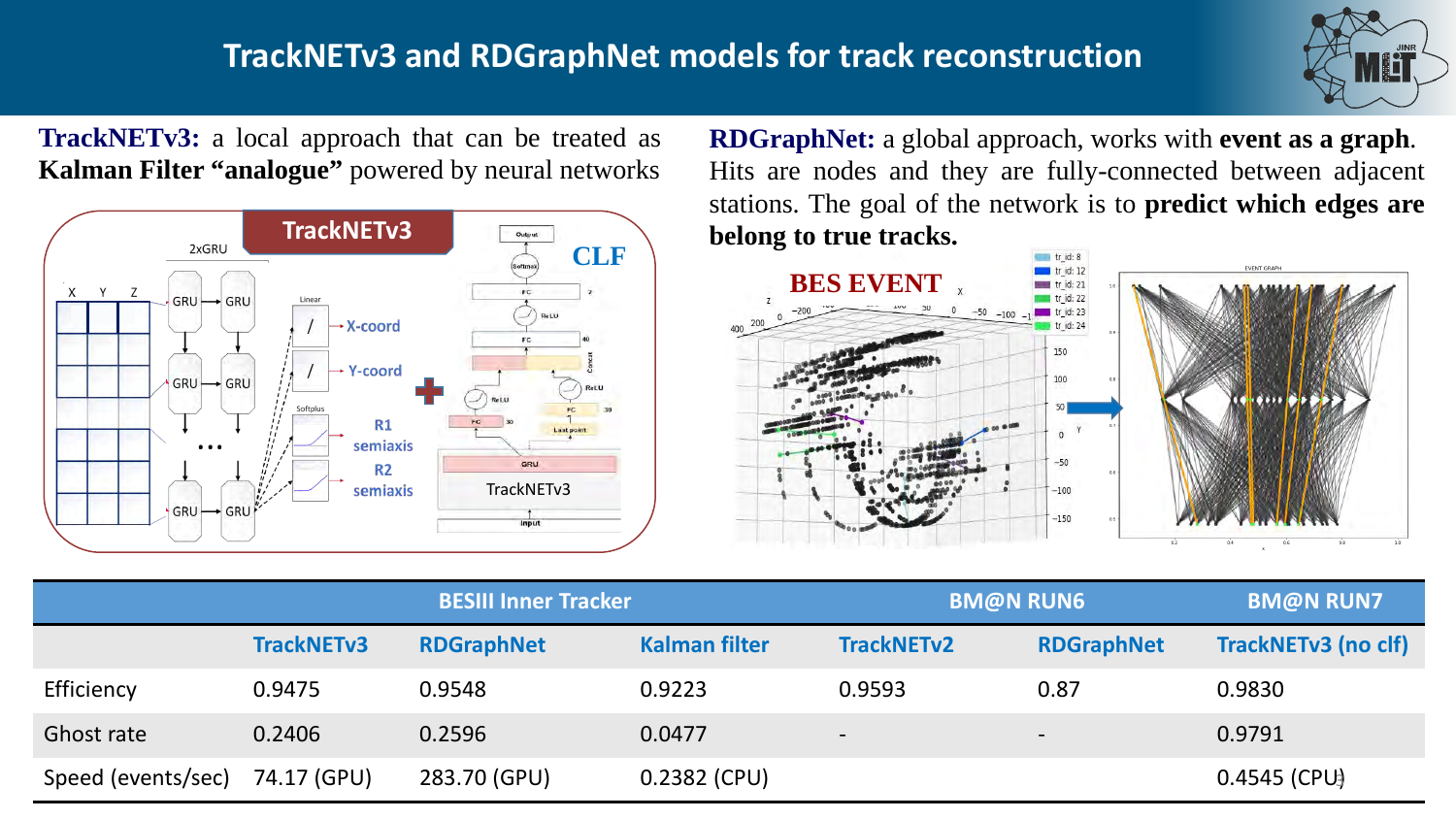# **LOOT model for primary vertex prediction**



Due to the too-high expected rate of data receipt in the SPD experiment, there is a **pileup effect** when more than one event sticks together, so it is necessary to find all primary vertices for all these events to disentangle them.

To address this problem we introduce **LOOT** – a convolutional neural network that processes all event hits at once, like a three-dimensional image.



#### **Result distribution of the coordinates of the true and the predicted vertex (BESIII Monte-Carlo)**

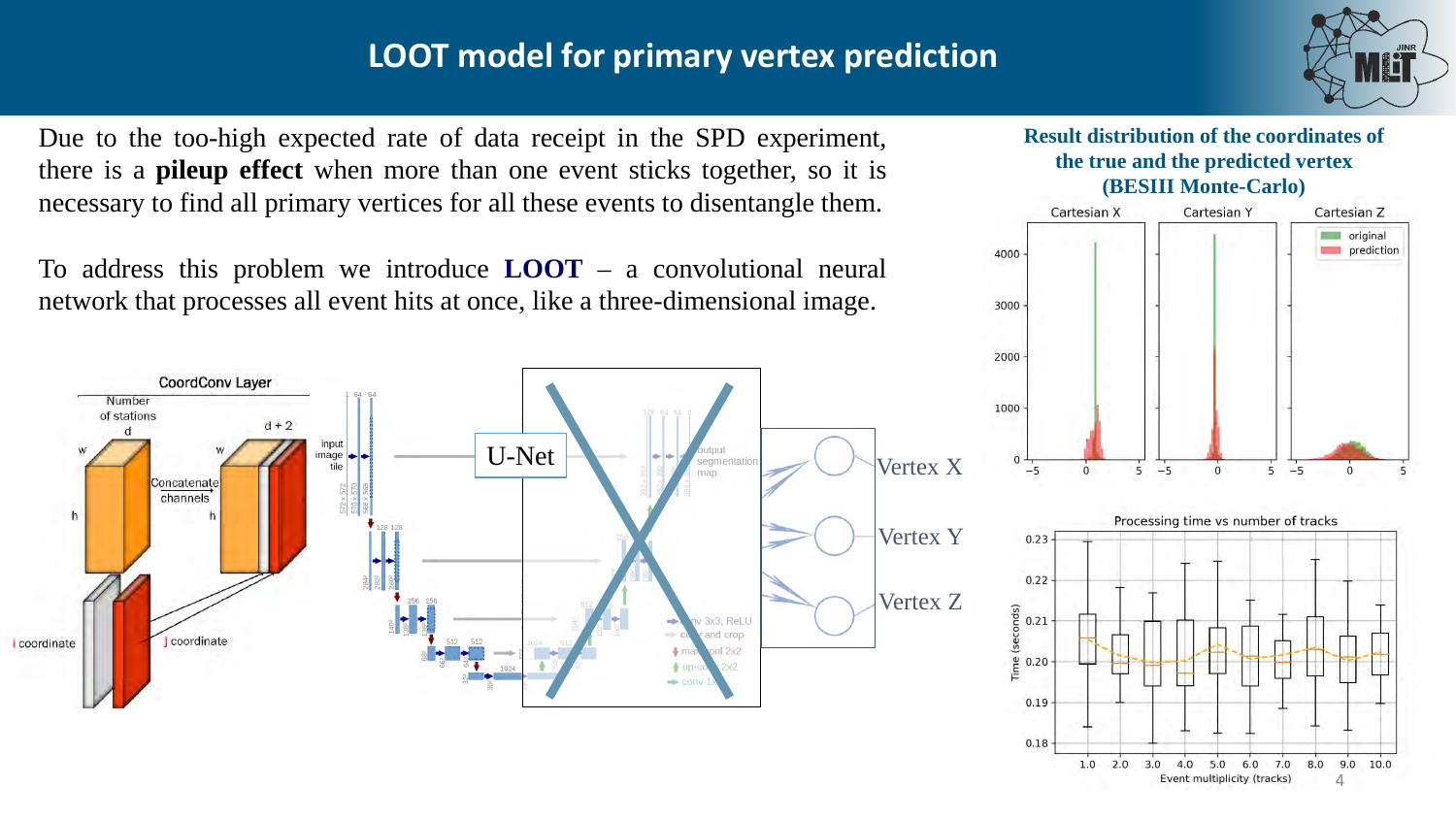# **Ariadne: PyTorch Library for Particle Track Reconstruction Using Deep Learning**



**Ariadne** – the first library for deep learning tracking on Python:

- tracking and vertex reconstruction tasks
- rapid prototyping a new NN model
- metrics logging, multiprocessing for data preparation, multi-GPU training
- open source and fully deterministic (https://github.com/t3hseus/ariadne)